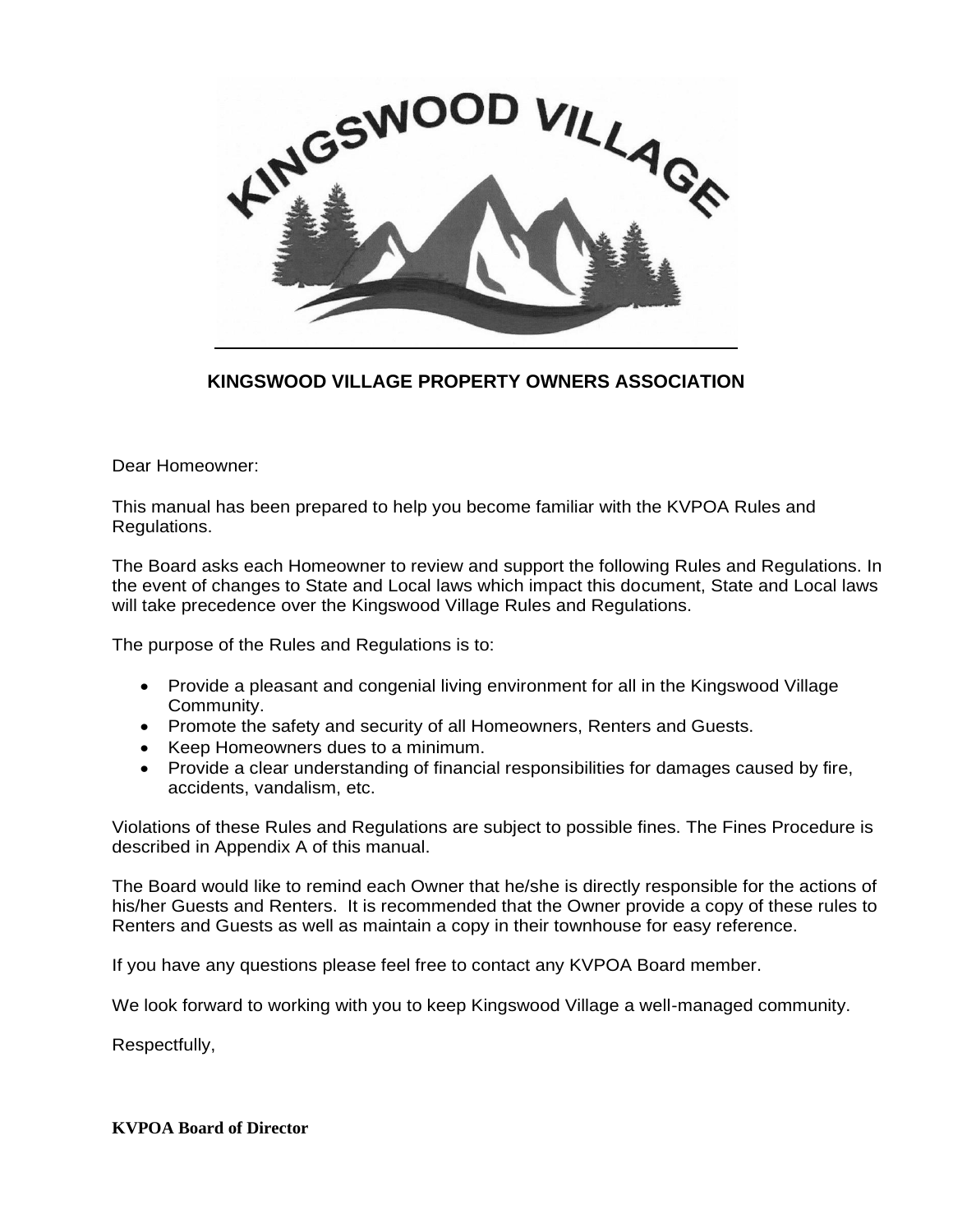# **KINGSWOOD VILLAGE PROPERTY OWNERS ASSOCIATION**

## **RULES AND REGULATIONS**

## **TABLE OF CONTENTS**

|    | 1. Definitions                                                                           | 2  |
|----|------------------------------------------------------------------------------------------|----|
|    | 2. Community Living                                                                      | 3  |
|    | 3. Homeowners and Association<br>Relationship                                            | 5  |
|    | 4. Use of Recreation Facilities                                                          | 6  |
|    | 5. Parking                                                                               | 7  |
|    | 6. Maintenance, Services, Accounting                                                     | 9  |
|    | 7. Safety and Insurance                                                                  | 10 |
|    | 8. Appendix A: Fines Procedure                                                           | 12 |
| 9. | Appendix B: Associations Insurance                                                       | 15 |
|    | Coverage<br>10. Appendix C: Rules for Kingswood<br><b>Homeowners Who Rent Their Unit</b> | 16 |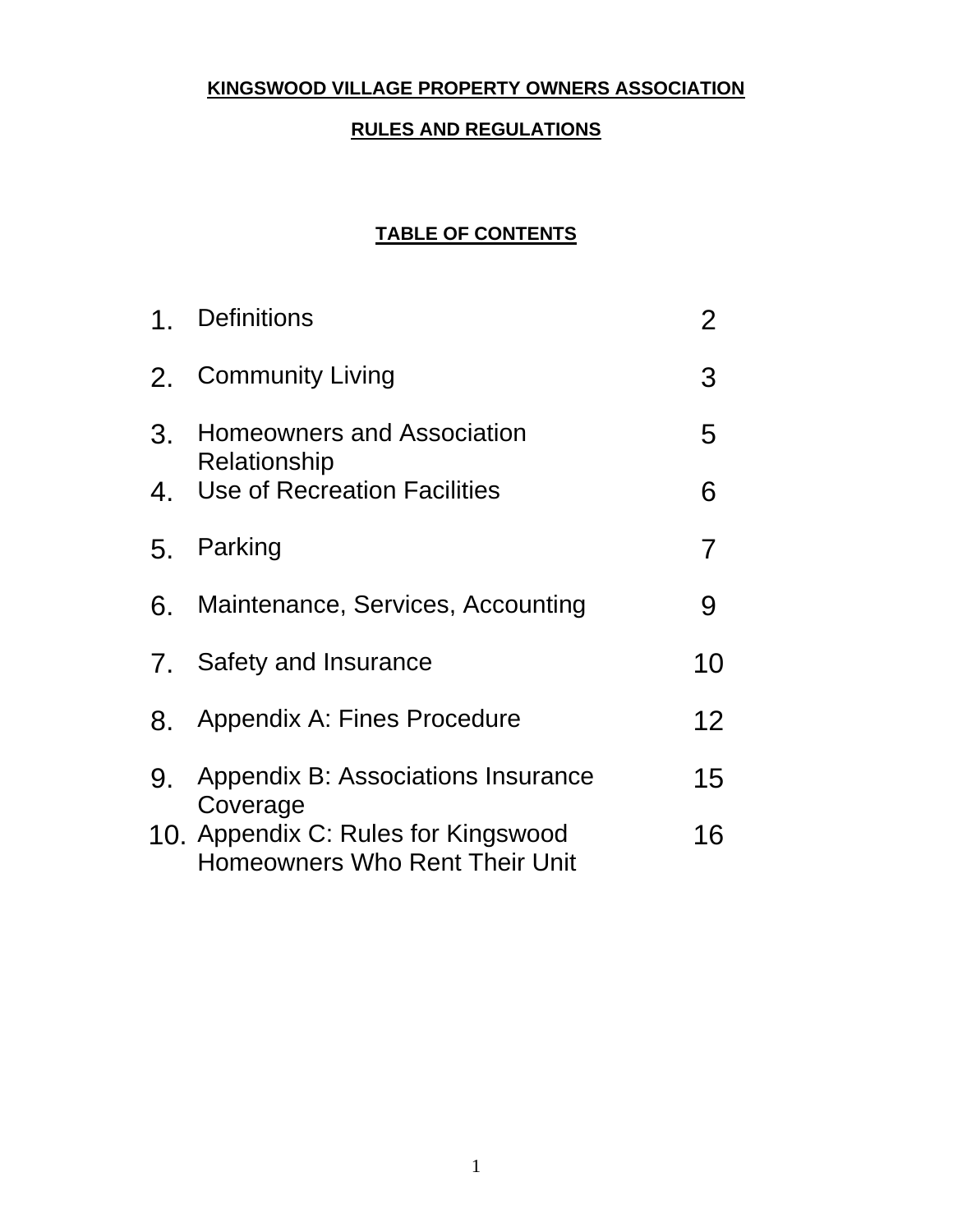## **DEFINITIONS**

**Association:** Kingswood Village Property Owners Association (KVPOA).

**Board:** Kingswood Village Property Owners Association Board of Directors

**Decks:** The roofed structures projecting from the walls of the first and/or second floor of a townhouse, that includes, the wood flooring, railings and roof. Access to the decks is from inside the townhouse through the sliding door of either the living room or a bedroom. Any reference to a balcony of a townhouse of this Association will mean deck as defined herein.

**Entrance Porch:** Wooden structure from sidewalk to front door of townhouse; includes steps, flooring, walls, storage closet, and railings, if any.

**Fixtures:** In this Rules and Regulations document, the term fixtures has a special legal meaning, which helps delineate the Association's insurance paid for by Homeowner Association dues, and the individual townhouse insurance each Homeowner pays to insure the contents and fixtures of his/her unit. Fixtures are that part of your unit within the bare walls, floors, and ceilings that you own such as the built-in appliances, the cabinets, the counters, the carpeting or other floor coverings, the light fixtures, the wall paneling, wallpaper, bathroom and kitchen plumbing fixtures, the furnace, and the water heater. The original construction fireplaces, beamed and wood-paneled ceilings and stairways are not considered fixtures, but are part of the basic building structure.

**Guests**: Non-paying occupants approved by the Homeowner.

**Maintenance:** The Maintenance Crew employed by the Association.

**Renters:** Paying occupants of the townhouse contracted by the Homeowner or Rental Agency.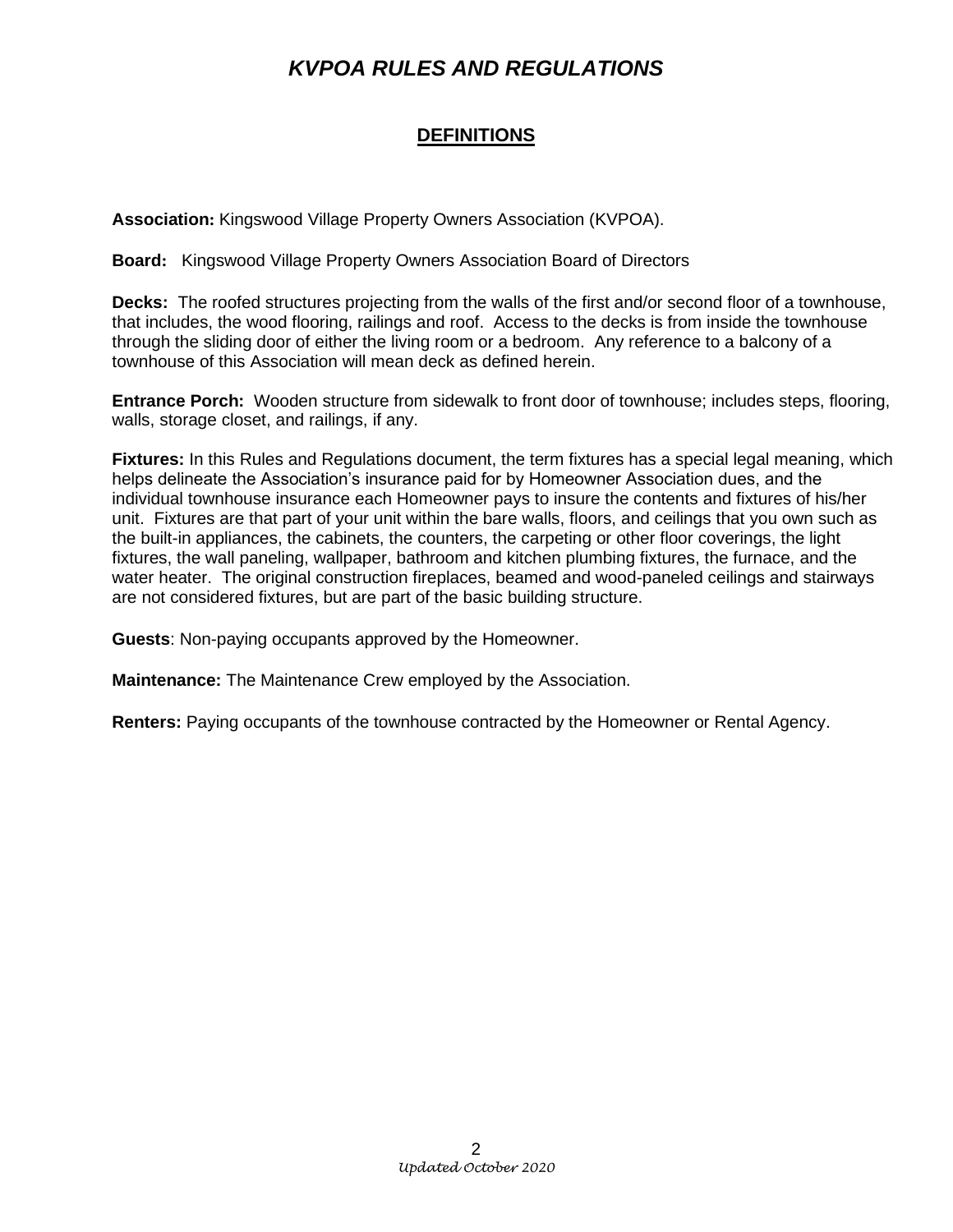## **COMMUNITY LIVING**

- 1. Homeowners, Guests and Renters are expected to be considerate of their neighbors at all times. No unnecessary noise is allowed before 8:00 AM or after 10:00 PM. Excessive noise is not allowed at any time. Any Homeowner violating this rule will be subject to a warning notice and then fined in accordance with the Fines Procedure listed in Appendix A. Contractor work hours are limited from 8:00AM to 5:00PM, Monday through Friday.
- 2. Exterior surfaces of the townhouses, entrance porches and stairs, entrance doors, decks, and the areas below the deck areas of the townhouses are areas that KVPOA is legally obligated to maintain, repair and replace. These areas must be kept in an attractive, uncluttered condition. General storage other than firewood is not permitted on decks and no storage is allowed below decks.

The only items permitted on decks are deck furniture that is intended for outdoor use; KVPOA authorized electric barbeques; bicycles while the unit is occupied; and firewood, stored according to KVPOA regulations. If the wood is covered, only brown tarps are permitted. All items on the decks should be kept to a height below that of the deck railings. Flower pots must be 15 inches in diameter or less (limit three per deck), and they must be sitting in a water catchment dish.

Hanging items are allowed, but must be limited to two items per deck. Bird feeders are limited to one per upper deck only, and wind chimes limited to one per unit. No string lights, other than holiday displays on federally designated holidays, are permitted. Holiday lights may only be displayed for one week before and one week after the official holiday. Deck wall decorations are not permitted outside the perimeters of the decks and should be appropriate to the mountains. One 3' by 5' or smaller flag is permitted per unit, to be placed on an existing 6" by 6" post, at the entry or on the upper deck.

NO ITEMS, INCLUDING LAUNDRY, ARE PERMITTED ON DECK RAILS, ENTRANCE PORCH RAILS OR STAIRS AT ANY TIME.

KVPOA approved sun shades, in good condition, are permitted while unit is occupied. Sunshades or any other materials cannot be used to enclose the deck area. Only KVPOA approved "mesh" fencing may be used to enclose the lower railing portion of the deck. If there are complaints about the items placed on decks, deck walls, entrance porches and stairs, or entrance doors, the Property Manager will review the situation and take appropriate action."

- 3. Outside antennas and awnings are prohibited. Satellite antenna dishes are permitted but must have written approval by the KVPOA Board prior to installation and must be installed in accordance with all KVPOA Board regulations. Minimum regulations for satellite dishes include:
	- Installation limited to one dish with maximum size of 30 inches in diameter.
	- The dish may be installed on a tripod on the deck or mounted on the townhouse wall, but in either case the entire installation must be within the footprint of the deck and in a location with the least intrusion of your neighbors' view.
	- Installation must be approved by the Property Manager before installation.

As a satellite dish installation is considered a modification to the exterior of the townhouse, the application for approval shall be in accordance with Architectural Review procedures in the KVPOA CC&Rs. Because the Property Manager must approve the final installation, it is strongly recommended that you review your plans for a satellite dish installation with the Property Manager before filing your application.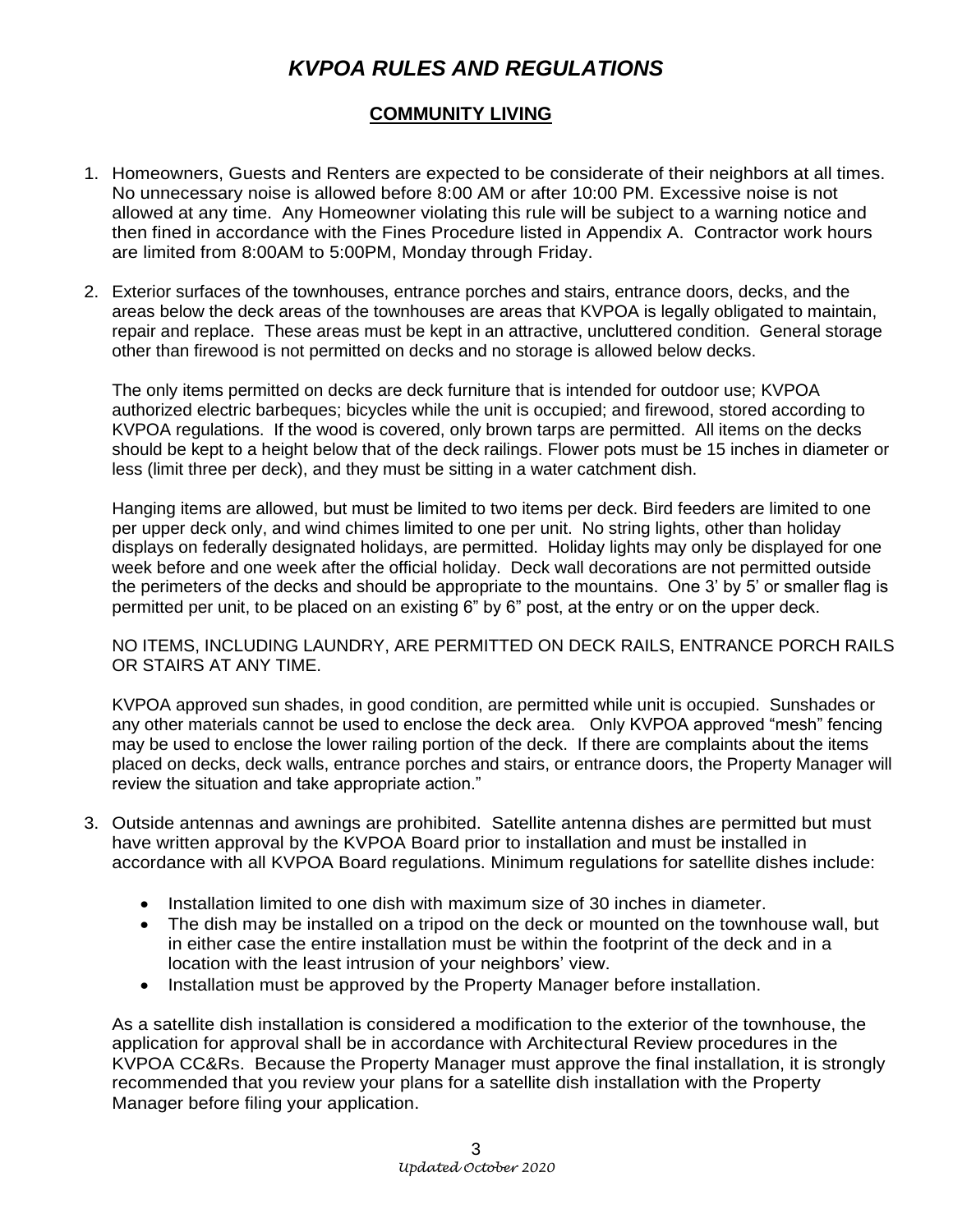- 4. Any modification and/or addition to any part of the exterior of the townhouse must have prior written approval by the KVPOA Board of Directors in accordance with the Architectural Application and Review Procedures in the KVPOA CC&Rs, and all changes must conform to the existing color and design.
- 5. "For Rent" or "For Lease" signs are not permitted. "For Sale" signs are allowed and shall be no larger than 18" x 24". They must be placed on the inside of windows and only one sign is allowed per unit. Signs cannot be attached to the outside of any building.
- 6. Common areas must be kept clean. Refuse and garbage are to be placed in the large dumpsters located throughout the property. Ashes must be placed in the special red metal garbage cans located next to the large dumpsters. Disposal of large items such as appliances, mattresses, furniture and construction debris is the responsibility of the Homeowner and cannot be disposed of in the on-site dumpsters. Disposal of paint, motor oil or any other flammable or toxic material in the dumpsters is prohibited as well. Violators will be fined in accordance with the Fines Procedure listed in Appendix A.
- 7. Only Kingswood Homeowners and Guests are allowed to have dogs in their townhouse or on the Kingswood Village Premises. Lessees, as well as short and long term renters, are NOT allowed to have dogs anywhere on Kingswood Village Property. Homeowners and Guests are responsible for their pets and respective cleanup. When outside the townhouse, pets must be on a leash at all times and in control of a responsible person and are not permitted within the recreational facilities. Loose, unleashed and unduly noisy pets are subject to fine or removal by animal control officers. Personal injury or property damage caused by pets is the responsibility of the Homeowner as well as the pet's Owner. In August 2008, the Board of Directors passed a resolution stating, "Any dog biting a human being is immediately and permanently banished from the Kingswood complex." Dogs cannot be chained, or tethered, to any structure or landscape in the common area. Violation of this rule may result in the imposition of maximum fines.
- 8. No business of any kind shall be established, maintained, operated, permitted or conducted in any part of the complex except as permitted by local ordinance and approved by the Board.
- 9. The maximum occupancy of all townhomes in Kingswood Village shall be no more than two individuals per living space: two per bedroom, two in the living room, and two in the loft.
- 10. All Short-Term Rentals (30 days or less) within Kingswood Village shall comply with Placer County Short Term Rental Ordinance that was passed by Placer County November 19, 2019 and as maybe updated in the future.
- 11. No owner, family member, tenant, resident, guest, business invitee or visitor shall vape, smoke cigarettes, cigars, or any other tobacco or cannabis product anywhere other than within the unit interior. This prohibition shall include the outside common area, enclosed common areas, exclusive common areas (balconies and patios) and all nonresidential buildings within the development.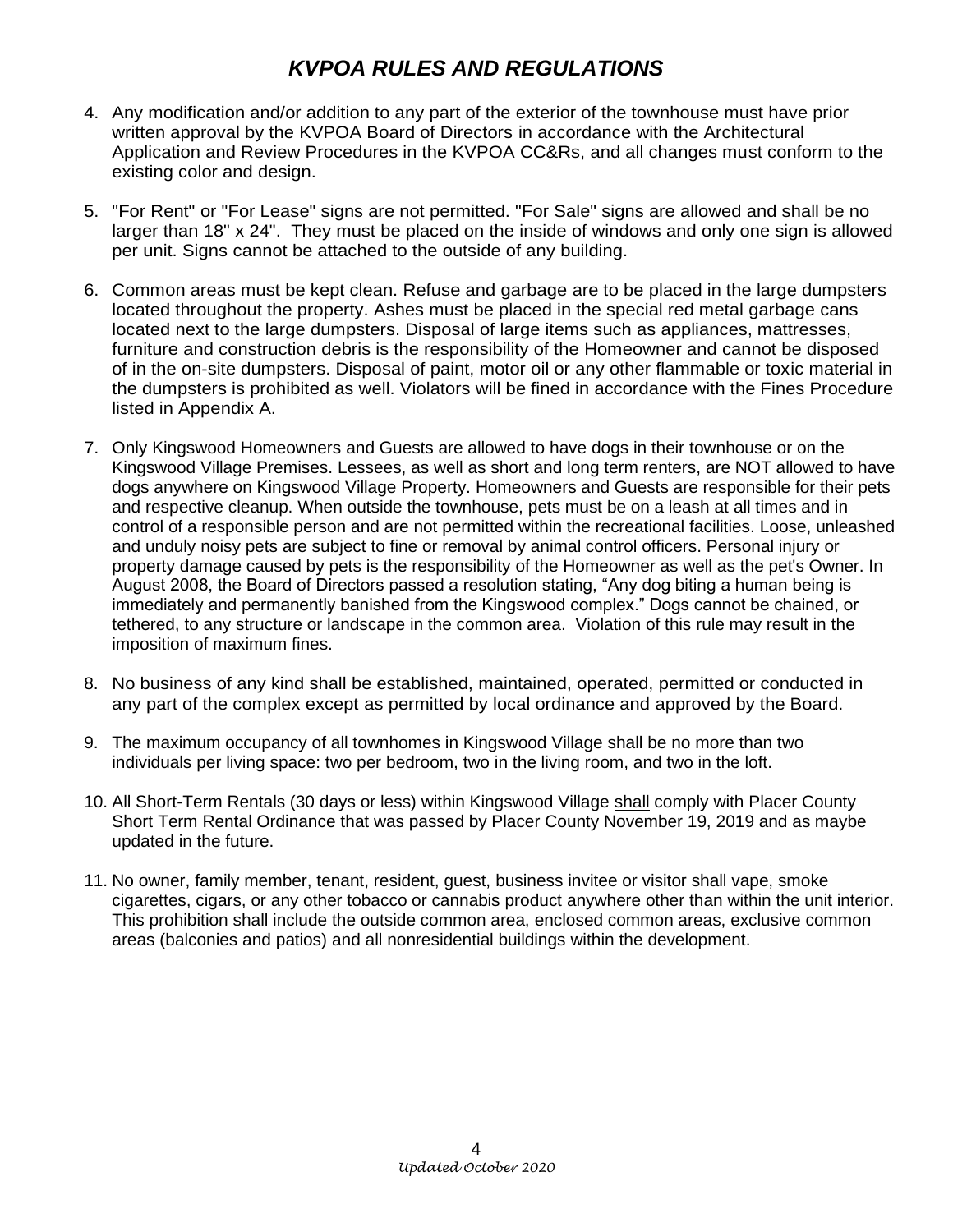## **HOMEOWNER AND ASSOCIATION RELATIONSHIP**

- 1. The KVPOA is responsible for maintaining the structure and exterior surfaces of the townhouses and the common grounds as well as the recreational facilities. Each Homeowner is responsible for maintaining interior walls, plumbing, heating systems and electrical wiring as well as all fixtures, contents, and windows within the footprint of the townhouse.
- 2. While the KVPOA has the responsibility aforesaid, in cases where the occupant(s) of the unit have caused damage requiring repair of the exterior surfaces, and where those surfaces are damaged or destroyed by the negligence, recklessness, or intentional conduct of the occupant(s), the KVPOA will bill the Owner of the unit for the reasonable cost of the labor and materials involved in effecting the repair. If such charge is not paid within 60 days of the billing date, the KVPOA may file a lien against the unit involved, or may sue to collect the delinquency, in accordance with the procedures set forth in Article IV of the Association's Declaration of Covenants, Conditions, and Restrictions.
- 3. Each Homeowner must provide a set of keys for his townhouse to the Property Manager. These keys are placed in a locked cabinet. In case of an emergency such as fire and floods (from frozen pipes) immediate access to your townhouse is required. In addition Maintenance needs access to enable chimney inspection/sweeping. Maintenance will leave a notice for the Owner whenever they enter a townhouse.
- 4. A current mailing address, e-mail address (if available) and a telephone number where the Homeowner can be reached in case of an emergency must be provided to the KVPOA Board and the Property Manager. If more than one person/family owns a townhouse, the KVPOA Board of Directors needs to know the "Owner of Record" who will be the only one to receive statements, newsletters, etc. said person has the responsibility to distribute all such documents to other Owners.
- 5. Any request for permanent changes to the townhouse's interior structure, piping or permanent wiring or to its exterior must be submitted for approval to the KVPOA Board not less than 45 days prior to the anticipated starting date. A Placer County Building Permit is required. The KVPOA Board is obligated to act within this time period and its decision is final.
- 6. Any KVPOA Board approved permanent change as well as any repairs or replacements of furnaces, must be executed by a licensed contractor who is properly insured to perform work for Associations.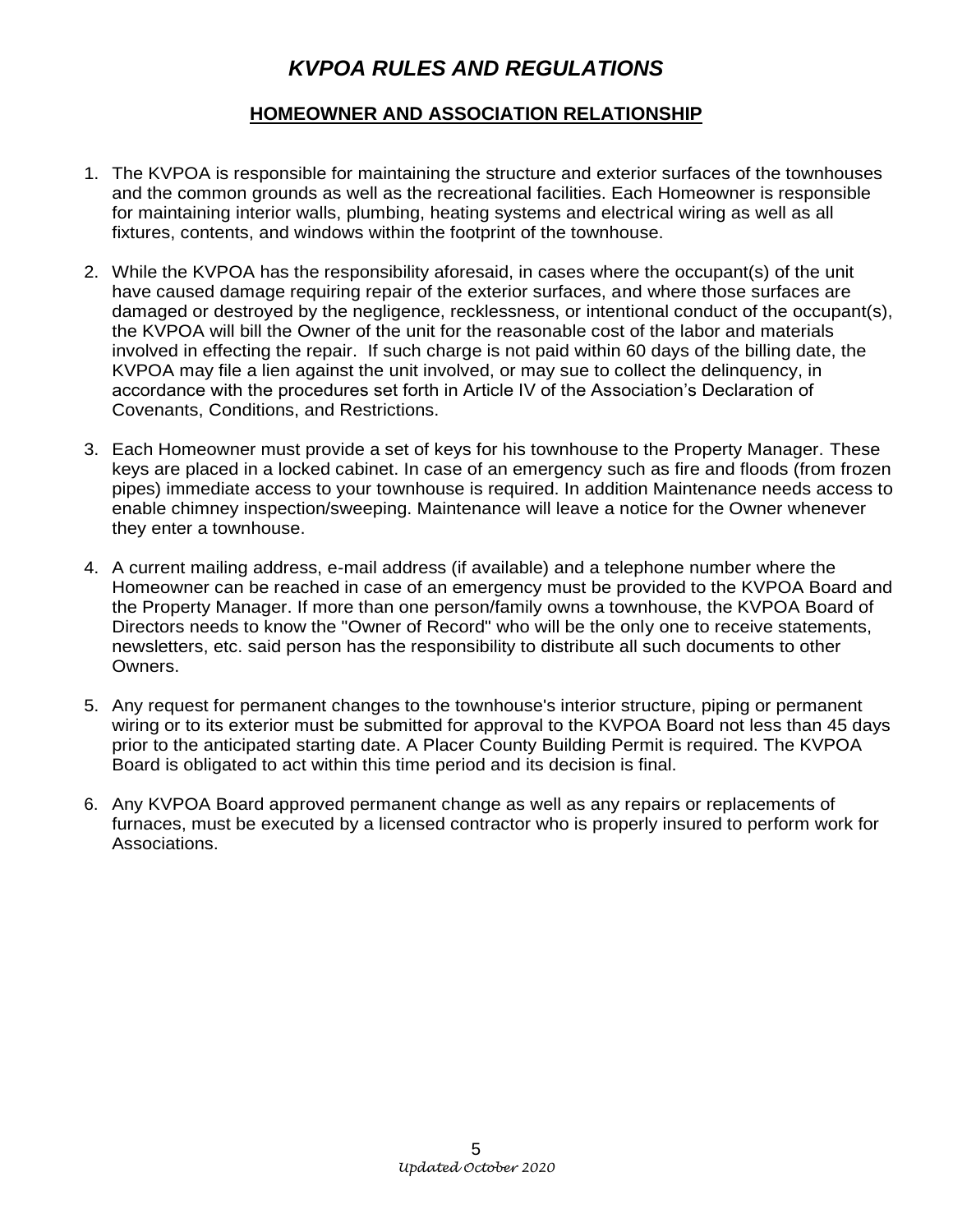

# **POOL, EXERCISE ROOM & SAUNA RULES**

- 1. These facilities are for the exclusive use of KVPOA homeowners, guests, and renters.
- 2. Any person using these facilities is responsible for keeping and leaving them orderly and clean.
- 3. Any person using these facilities does so at his/her own risk. Lifeguards are not provided by KVPOA.
- 4. KVPOA assumes no responsibility for lost or stolen articles.
- 5. Owner's key fob or card is required to enter the pool area. It will also allow access to the exercise room, sauna and bathroom facilities. Pool attendant is not allowed to grant access.
- 6. Proper swim attire must be worn in the pool area at all times. For children needing diapers, it is required that the diapers be waterproof swim diapers.
- 7. Children under 14 years of age must, at all times, be accompanied by an adult responsible for their safety and behavior. The adult must be a KVPOA owner, renter or guest.
- 8. Individuals are not allowed to play in the exercise room, sauna, or bathroom
- 9. Horseplay and running on the pool deck are not allowed.
- 10. Flotation devices larger than two by three feet are not allowed in the pool. Items not being used must be removed from the pool and surrounding pool deck.
- 11. Pets are not allowed.
- 12. Glass containers are not allowed.
- 13. Use of audio devices is allowed only with personal headphones.
- 14. Reserving pool deck chairs, lounges, and tables is not allowed.
- 15. The pool attendant has the authority to close the facilities. The pool will close immediately if there is thunder or lightning or, if in the opinion of the pool attendant, unsafe conditions exist.
- 16. The Property Manager, or an authorized representative, has the authority to request that any person who violates the above rules leave the recreational facility.
- 17. Failure to observe these rules could lead to the loss of facility privileges.
- 18. No smoking of tobacco, marijuana, or vaping is allowed in buildings, pool area or on property.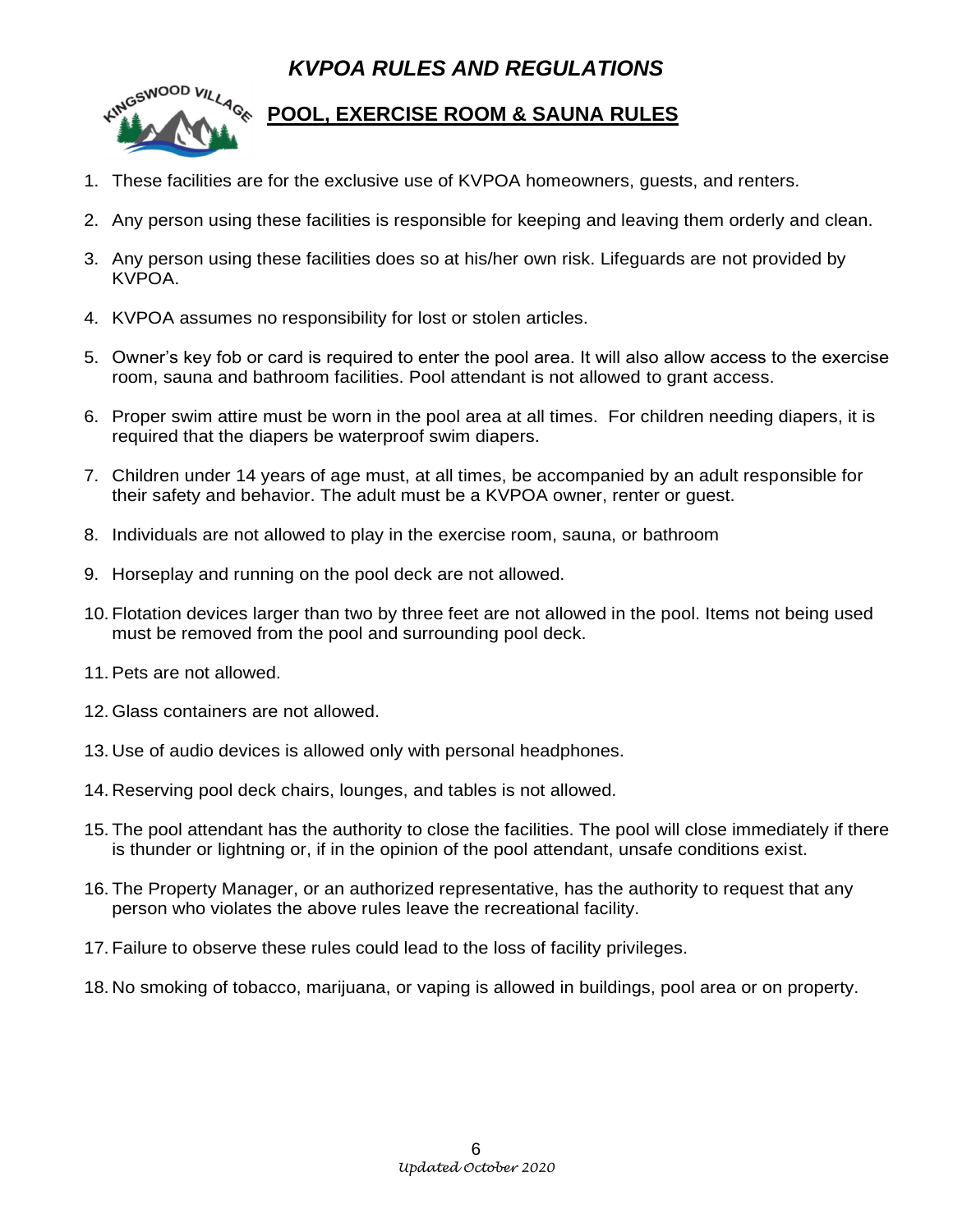#### **PARKING**

- 1. Parking is allowed only in marked areas and all vehicles must be parked within painted lines.
- 2. Parking of recreational vehicles, trailers and boats is only permitted in the Sports Facility Parking Lot. Vehicles stored in the Sports Facility Parking Lot must be registered with the Property Manager. Recreational vehicles with living facilities are limited to 3 days parking. The Sports Facility Parking Lot is open only during summer months and all vehicles must be removed by October 15th. Any vehicle not removed will be towed away at Owner's expense. The Sports Facility Parking Lot is also to be used for overflow parking of vehicles when normal marked areas are not available due to crowded conditions in the residential parking area. All vehicles using the Sports Facility Parking lot must be registered with the Property Manager unless they are parked for day use only.
- 3. Long term parking of one week or longer of any vehicle in the marked parking spaces is strictly prohibited. Long term parking in the sports facility lot is only permissible at the discretion of the Property Manager. Please check with the Property Manager.
- 4. Vehicles must be moved every 24 hours during winter for snow removal. If vehicles are not moved every 24 hours, an Infraction Notice will be issued. **The vehicle will be towed at Owner's expense or the Owner will be fined if the vehicle is not moved within 24 hours of that Infraction Notice.**
- 5. Speed limit signs are posted in the Kingswood Village parking areas and roads and must be observed. Please back up carefully. Children play in the parking areas.
- 6. Parking in all lots is limited to a total of 3 cars per townhouse. Violators will be cited and extra cars will be towed or the Owner fined if not removed within 24 hours of ticketing. Owners and Renters are encouraged to carpool whenever possible to limit the number of cars during the peak summer and winter months.
- 7. Overnight occupancy of vehicles is not permitted.
- 8. Overnight parking of commercial utility vehicles or trucks with utility beds, is not allowed in the paved parking lots.
- 9. All vehicles must be currently registered and be in operable condition.
- 10. Working on vehicles in the Kingswood complex is prohibited.
- 11. Chain installation is only permitted within the marked parking areas.
- 12. Any vehicle parked outside the marked parking spaces or parked in the fire lanes will be towed without notice to the Owner and at the Owner's expense.
- 13. Parking regulations signs are posted at various parts of the complex and are enforced.
- 14. Infraction Notices will be issued for violations of these parking rules. If the violation is not cleared within 24 hours the vehicle will be towed at the Owner's expense or the Owner fined.
- 15. Members, tenants and guests are prohibited from parking in spaces marked "Reserved". Unauthorized parking in "Reserved" spaces is subject to immediate tow.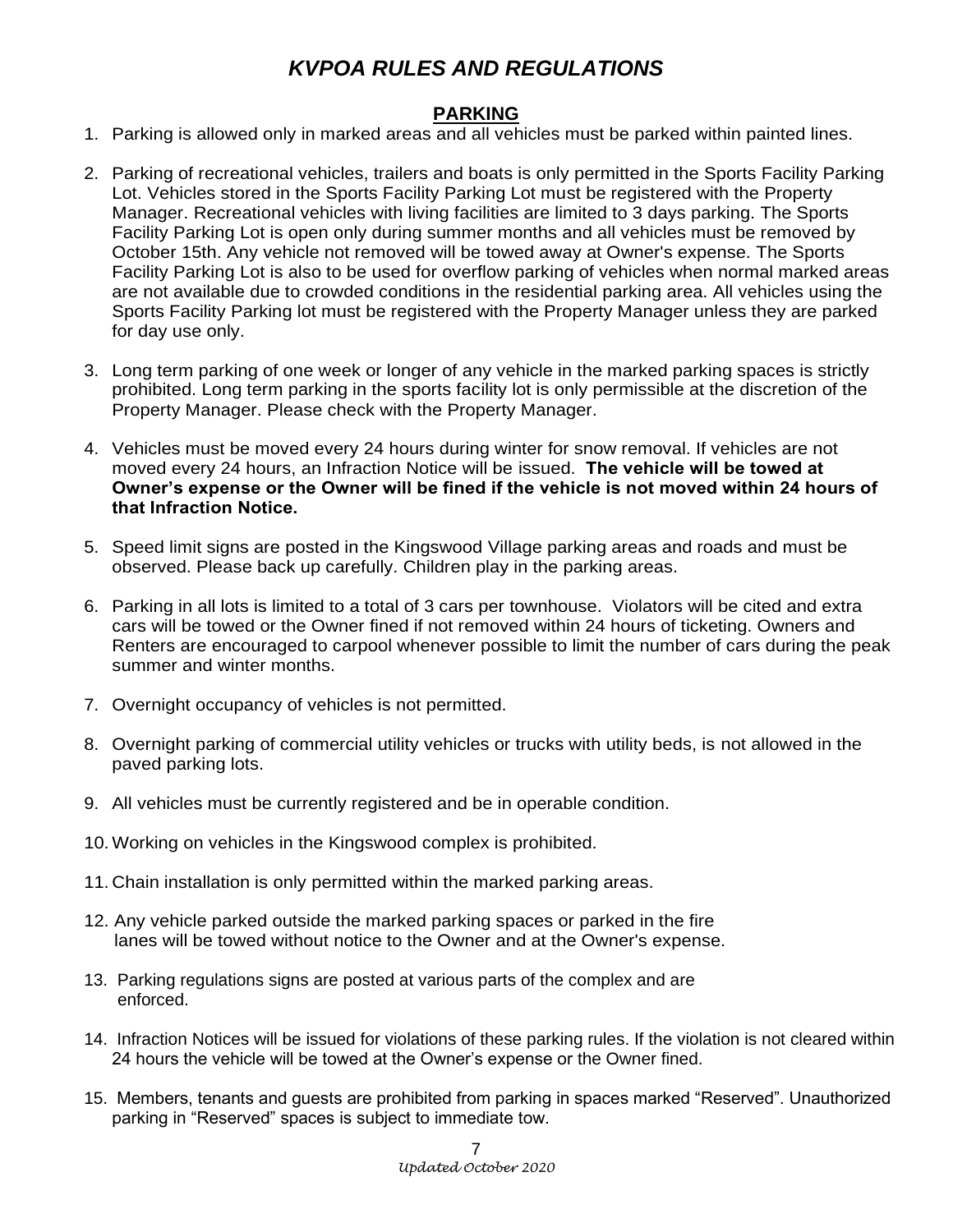#### **MAINTENANCE SERVICES and ACCOUNTING**

- 1. The Property Manager and crew will perform or procure all outdoor services such as snow removal, outside painting, planting, lawn mowing, chimney inspection and sweeping. These services are funded from the KVPOA Homeowners' dues. The Property Manager and crew are also responsible for the maintenance of all common areas and property such as buildings, walkways, parking lots, piping and drainage outside the footprint of the townhouses. Smoke alarms, CO Detectors, and fire extinguishers should be inspected once a year by the Homeowner.
- 2. All appliances, televisions, furnaces, etc. are the property of the Homeowner, who is responsible for their repair and maintenance.
- 3. Maintenance is not staffed to handle service calls except in cases of emergencies or during the slow seasons, and in these cases at Owner's expense. The KVPOA Maintenance rates for service are set by the KVPOA Board. The KVPOA Board has established a labor fee of \$75.00 per hour with a minimum charge of one hour (\$75.00). Materials are invoiced at cost plus 15% for handling.
- 4. Maintenance has the right to reject service requested by a Homeowner. If Maintenance has agreed to perform a service, it will only be done as time permits determined by the Property Manager.
- 5. The Homeowner will be billed on their monthly statement for services performed by Maintenance.
- 6. If access to a unit is necessary by someone other than Maintenance, the Owner of the unit must give written permission to the Property Manager before the Property Manager will grant access to any unit. Written permission must be received at least 48 hours in advance of the date of requested access. A faxed, or e-mailed request, which is acknowledged by the Property Manager, is acceptable.
- 7. Monthly Association dues are due at the first of each month and must be received by the 15th of each month to avoid late charges. Dues received after the 15th of the month will result in a late charge of 10% being added to the account. If there is a balance due at the end of the month for any charges whatsoever, an interest charge of 1.0 % will be added to the account.
- 8. Owners are encouraged to keep their accounts current. If a Homeowner's account is over \$750.00 past due or is over 90 days delinquent, a lien will be filed against the unit. Foreclosure will occur when debt exceeds \$1800.00 or is twelve (12) months delinquent.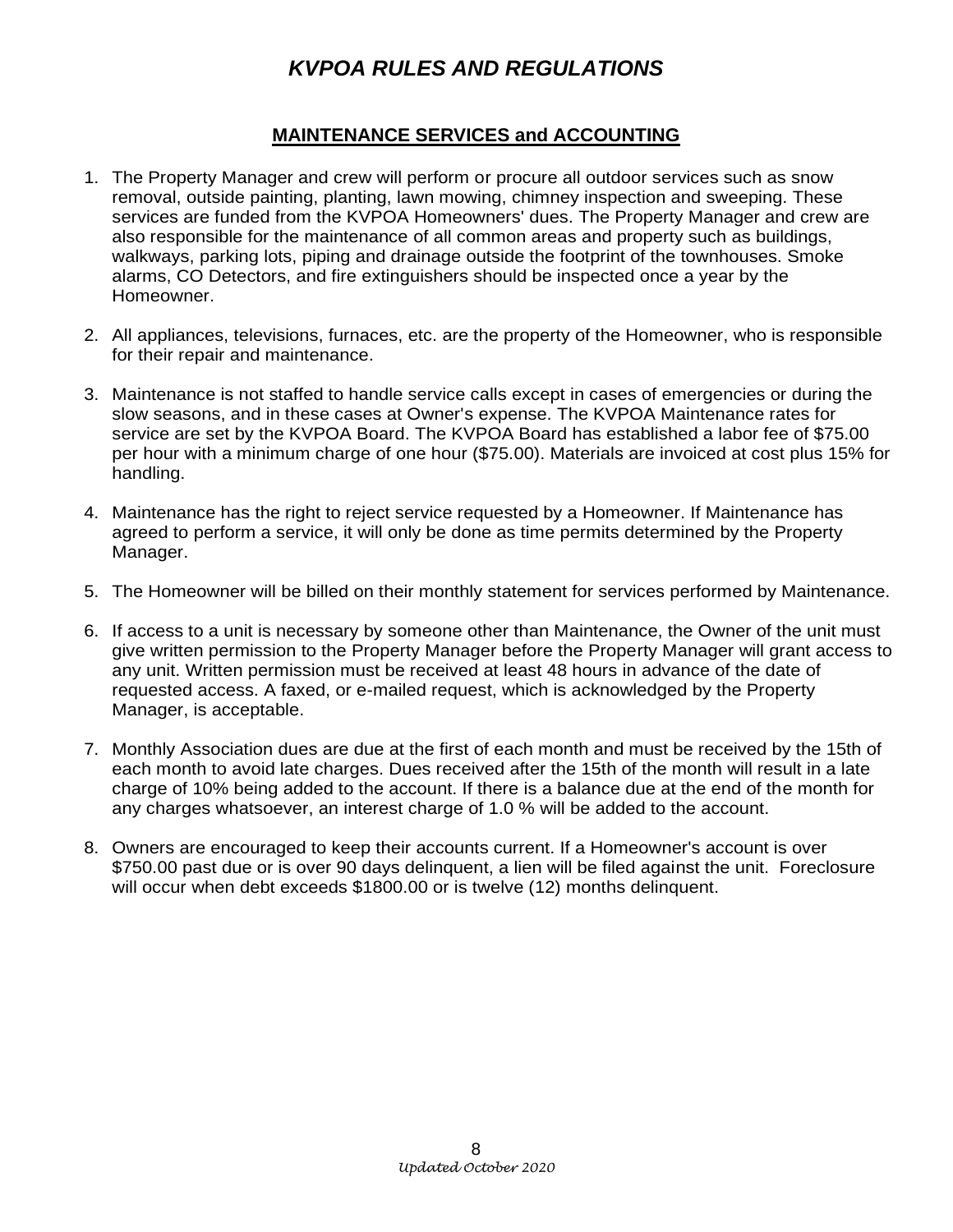## **SAFETY AND INSURANCE**

- 1. Operable smoke alarms, carbon monoxide (CO) detectors and a fire extinguisher must be located in each townhouse and kept in good working condition by the Homeowner. The Fire Department recommendation is that there be a smoke alarm on each floor of the townhouse, including the loft area. Batteries should be changed and tested once per year by the Owner.
- 2. It is strongly recommended that all townhouses contain a Fire Department approved ash bucket (metal with lid) located close to the wood-burning fireplace.
- 3. All ashes from fireplaces must be disposed of in the approved ash buckets located next to the garbage dumpsters. Fire danger in the region is very high and extreme caution must be exercised. Dump ashes in red cans near outside dumpsters immediately. Do not leave filled ash buckets on the decks. Any violation of this policy will be considered a safety violation and subject to a safety violation fine as outlined in Kingswood Village Fine Schedule of our Rules and Regulations.
- 4. Due to the extreme wildfire danger in the area and a condition of issuing casualty insurance, all open flame grill devices, covered or uncovered, with the exception of those provided by KVPOA, are banned on all Kingswood Village property, including but not limited to common areas, parking lots, entry decks, and decks. Electric grills are allowed to be used on decks, but must be inspected and registered with property management before use. Any violation of this policy will be considered a safety violation and subject to a safety violation fine as outlined in Kingswood Village Fine Schedule of our Rules and Regulations. This emergency Operating Rule is effective immediately and will remain in effect for 120 days at which time this operating rule change will become permanent." This rule change, once permanent will be located on Rules and Regulations
- 5. The Association is responsible for snow removal from parking lots, and walkways leading to townhouses. Homeowners, Guests and Renters are responsible for snow removal from their entrance porches and steps.
- 6. All firewood shall be stored on decks, not on entrance porches, and limited to one quarter (1/4) cord per deck, staggered, per Association Engineer's recommendation.
- 7. To minimize the possibility of having water pipes freeze and burst causing water damage during winter months, Homeowners are strongly recommended to have their furnaces professionally serviced annually and to keep their thermostats set no lower than 55 Degrees Fahrenheit. Since the Association insurance does not cover fixtures (see definition on page 3), if water damage results to the Homeowner's unit fixtures or adjacent unit fixtures from failure to heed this warning, or from water heater failure or furnace failure, the Association Insurance will not cover such losses. Due to the significant financial liability caused by water damage you are strongly encouraged to purchase adequate insurance.
- 8. The KVPOA carries fire insurance on the structures and liability insurance for claims arising in the common areas and recreational facilities as outlined in Appendix B of this manual.
- 9. Owners are encouraged to carry insurance covering the contents, fixtures and personal property of their townhouse as well as for liability claims arising from within their townhouses. See Appendix B.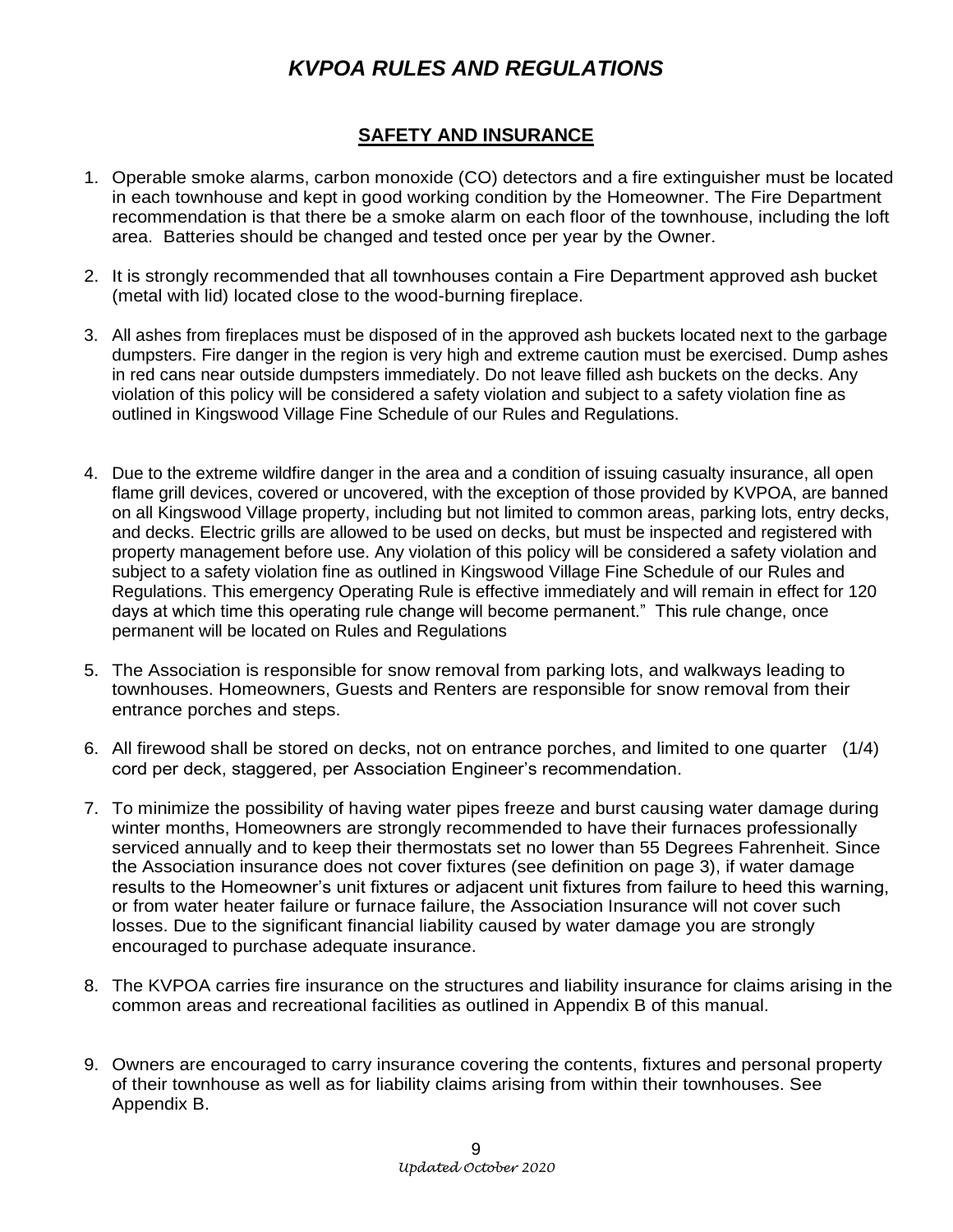- 10. Each Owner is responsible for:
	- a. Any damages inside the boundaries of Owner's townhouse. These boundaries are defined in Appendix B of this manual. Please check with your Insurance Agent to ensure that your insurance coverage boundaries dovetail with the Association's.
	- b. Any liability claims pertaining to any events inside the townhouse.
	- c. Damages anywhere on the Kingswood Village property due to negligence or vandalism caused by an Owner, his/her Guests or Renters.
- 11. In case of damage caused by negligence on the part of the Owner, his Guests or
	- a. Renters, that Owner is responsible for any amount not paid for by the Association
	- b. Insurance including the \$10,000.00 deductible. This may amount to the entire cost of damages.
- 12. Any damage claims must be reported to the Property Manager within two days of the occurrence. A report, in letter form, must also be submitted to the KVPOA Board for Insurance purposes, within two weeks of the occurrence. Please do not contact our Insurance Agent or Insurance Company as this will only delay the processing of claims.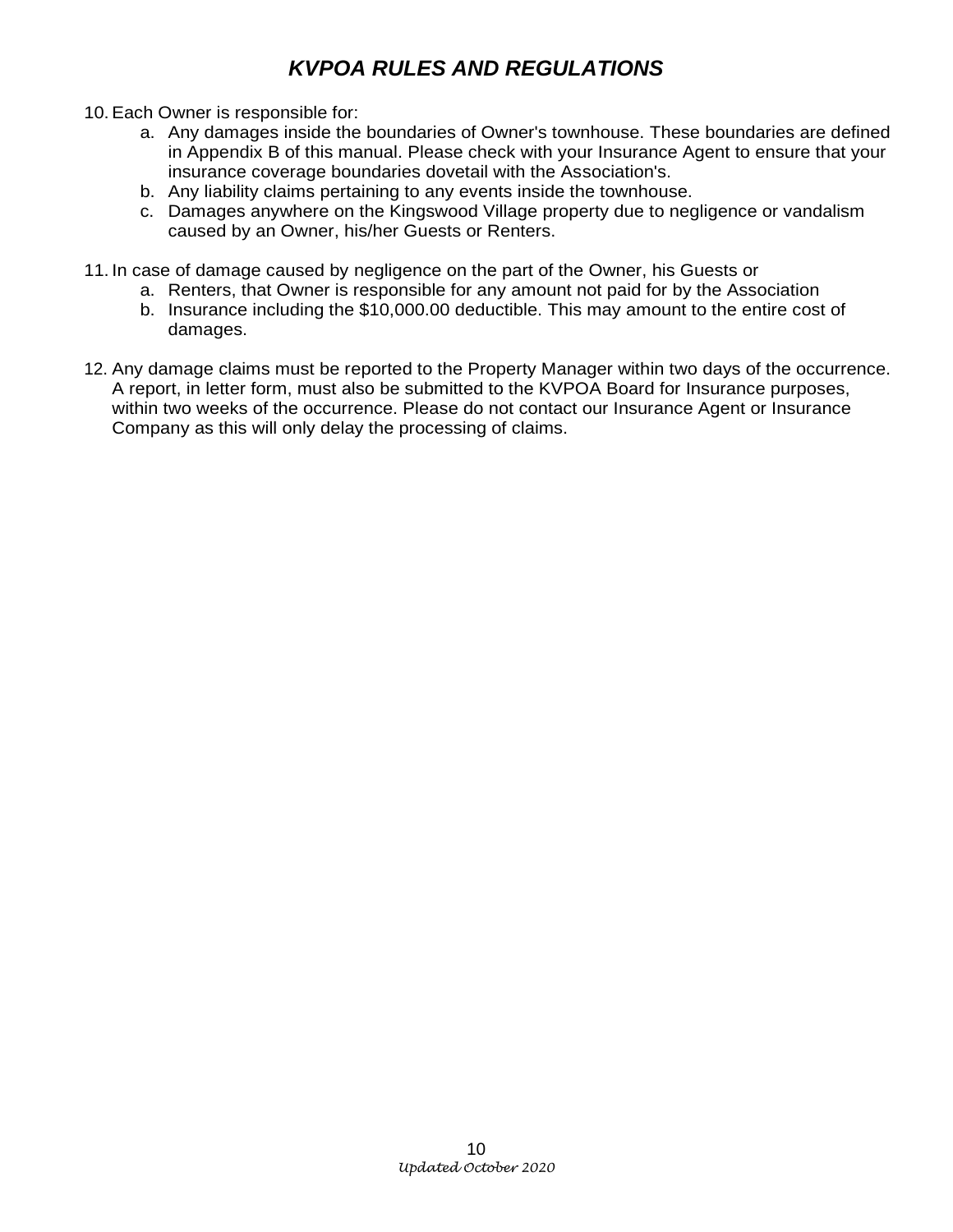## **APPENDIX A**

## **FINES PROCEDURE**

#### 1. PURPOSE:

To establish a procedure for imposing and enforcing fines for violations of the KVPOA CC&Rs, By-Laws, Rules and Regulations.

#### 2. APPLICABILITY:

This procedure applies to all unit Owners of the Kingswood Village Property Owners Association. Owners are responsible for the actions of their Guests, Renters, Lessees and Agents.

#### 3. DEFINITION:

**Board:** Any, and all, members of the Kingswood Village Property Owners Association Board of Directors.

**Designee**: A person designated by the Board to act on the Board's behalf.

- **Infraction Notice**: Written notification of a Governing Document violation from the Property Manager or his designee, notifying the Owner, or occupant of the offending unit of the violation.
- **Governing Documents**: The KVPOA Covenants, Conditions and Restrictions (CC&Rs), By-Laws and Rules and Regulations.

**Homeowner**: Unit Owner of Record as exhibited in the County records.

**Violation:** An act or condition in conflict with the Association's CC&R's, By-Laws, Rules and Regulations.

**Violator**: The person(s) causing the violation.

#### 4. PROCEDURE:

#### Property Manager:

- 4.1 When a threat to public safety, or a law violation, is observed or reported (e.g. loud parties, public intoxication, etc.) The Property Manager, his designee or any other occupant shall report the threat or violation to the Placer County Sheriff's Department at (530) 581-6330.
- 4.2 The Property Manager or his designee has the authority to declare a situation a fire safety violation and issue an immediate safety violation fine as outlined in KVPOA fine schedule.
- 4.3 When a violation is reported to the Property Manager, or his representative (530) 546-5003, by an Owner, Guest, Renter, lessees, or agent, the Property Manager must verify the validity of the violation and, if found valid, will try to contact the violator if safe to do so, as soon as possible in an attempt to informally correct the violation.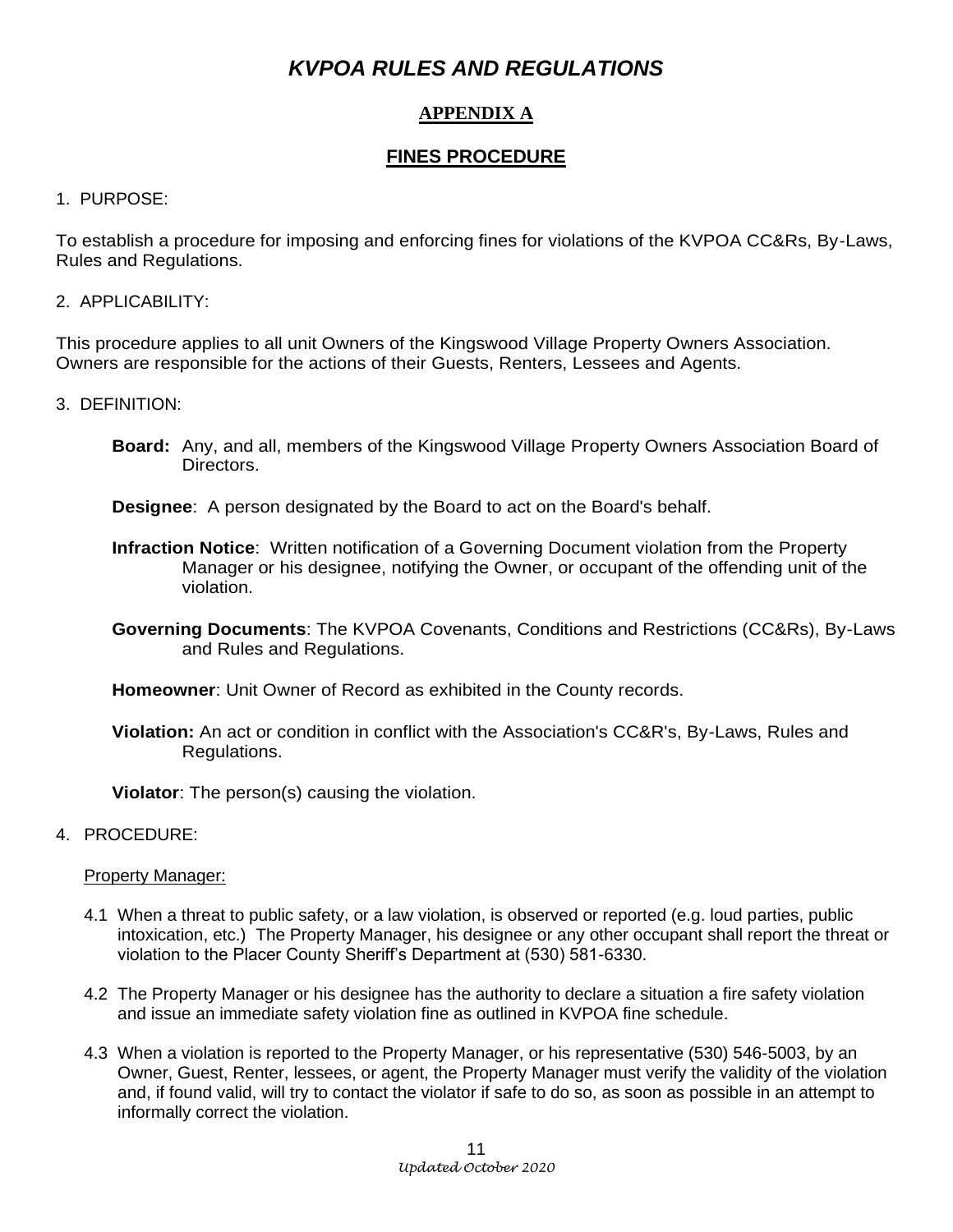4.4 The Property Manager, or his representative, will fill out, and sign, an Infraction Notice. One copy of this Infraction Notice will be delivered to the violator, placed on the offending vehicle or affixed to the door of the unit involved. A second copy of the Infraction Notice will be submitted to the President of the KVPOA Board of Directors as soon as possible within seven days of the notification of the violation.

#### KVPOA President

- 4.5 If the Board President determines that a violation has not occurred, or that action is not warranted, the Board President shall return the Infraction Notice to the Property Manager who will notify the person(s) who submitted the complaint.
- 4.6 If the Board President determines that a violation has occurred and that action is warranted, the Board President shall, as soon as possible within seven days of receipt of the Infraction Notice, send notification of the violation to the Owner of Record of the unit involved via USPS, e-mail or a telephone call. If the Owner of Record is notified by telephone, a written confirmation will also be mailed via USPS to the Owner of Record. The Infraction Notification letter shall state the nature of the violation, corrective action necessary to clear the violation and a warning as to future fines to be imposed if this violation is not corrected, or if the violation reoccurs. Once the Owner of Record is notified of the violation, subsequent violations are subject to fines as listed below.
- 4.7 If the violation is not satisfactorily corrected by the date stated in the President's Infraction Notification letter, or a reoccurrence of the original violation occurs, the Board President shall send a second letter, e-mail or telephone call, with written confirmation, to the Owner to levy a fine of \$100.00 plus any applicable fees.
- 4.8 Failure to correct the original violation by the date given in the Infraction Notice Letter, or subsequent violations of the same infraction, shall result in a doubling of the fine. Maximum fine for each violation is \$400.
- 4.9 After an Owner of Record has been notified of a violation, and or a fine imposed, the Owner of Record of the affected unit has seven days to appeal the violation, and or fine, to the KVPOA Board of Directors. That appeal will be heard at the next scheduled Board of Directors meeting with at least 10 days written notice to the Owner making the appeal.
- 4.10If the Owner of Record fails to correct the violation after the imposition of the maximum fine, the Board may initiate correction of the violation. This would occur after fines reach the \$400 maximum amount. Total costs incurred by the Association to correct the violation shall be charged to the Owner's account. Fines already imposed shall not be negated by this action.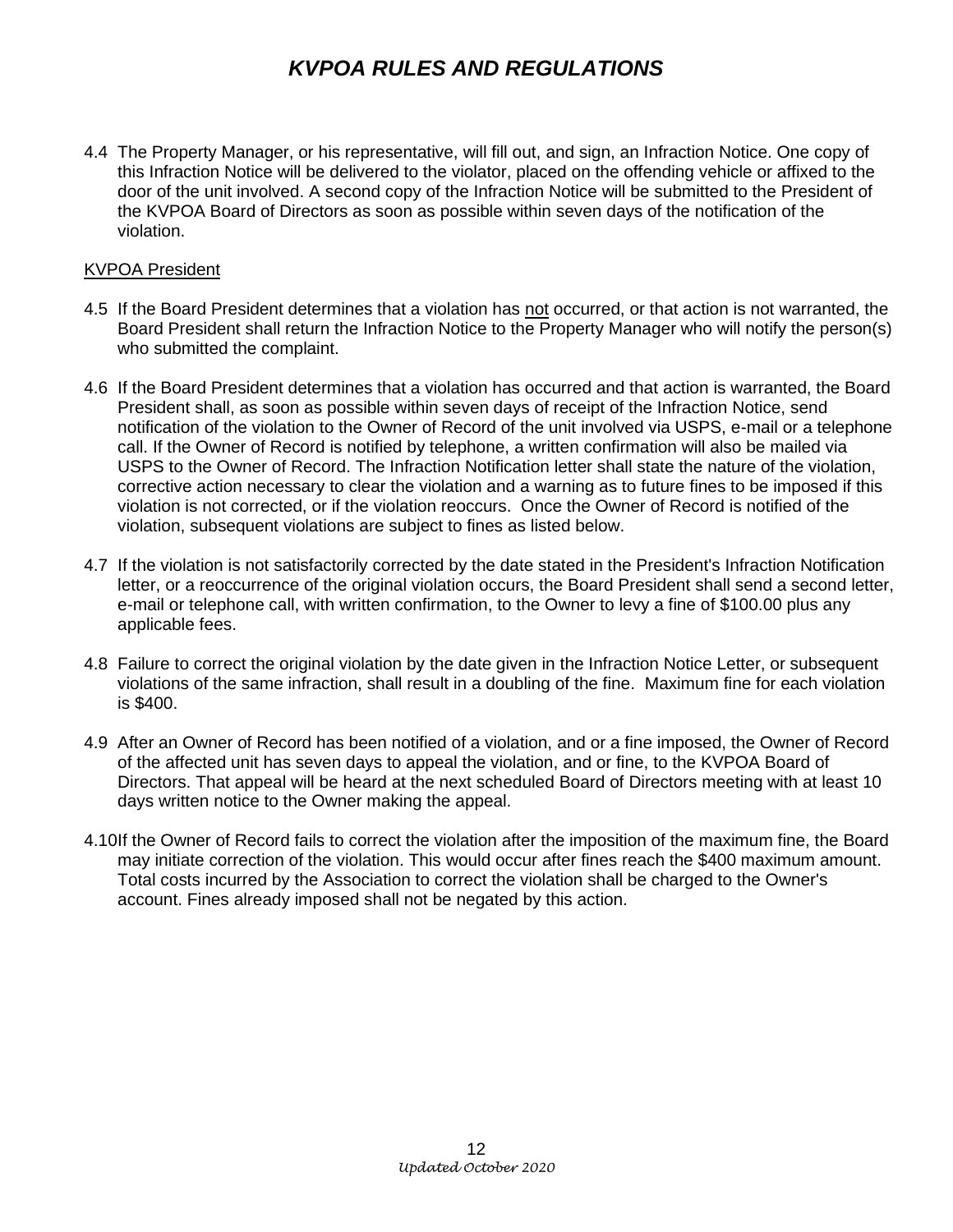#### 5. FINE SCHEDULE

| • 2 <sup>nd</sup> INFRACTION (same offense) or failure to correct within allotted time \$200 |  |
|----------------------------------------------------------------------------------------------|--|
| • 3rd INFRACTION (same offense) or failure to correct within allotted time \$300             |  |
| • Additional violations (same offense) or failure to correct within allotted time\$400       |  |
|                                                                                              |  |
|                                                                                              |  |
|                                                                                              |  |
|                                                                                              |  |
|                                                                                              |  |

#### 6. ENFORCEMENT OF FINES

Payment of fines, legal fees, clean up, repair, etc. shall be invoiced to the Owner. Non-payment or late payment shall be treated in a like manner as late payment of monthly Association fees.

#### 7. VALIDITY:

This Fine Procedure was approved by the KVPOA Board of Directors at the May 24, 2014 meeting and is enforceable 30 days after date of mailing.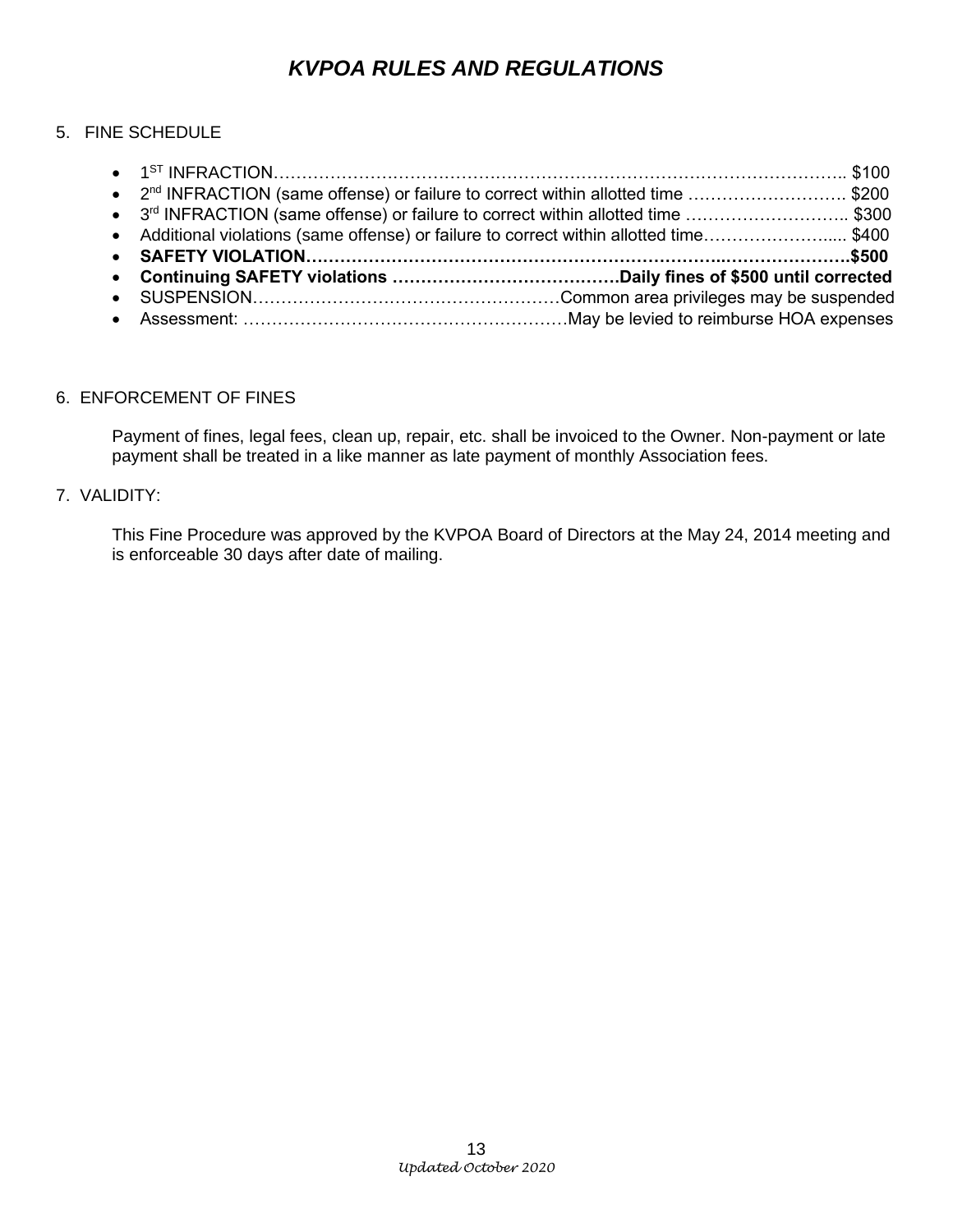## **APPENDIX B**

## **INSURANCE COVERAGE**

The Kingswood Village Property Owners Association's insurance policies must comply with Paragraph 7.4 INSURANCE (on pages 24 through 27) of the September 18th, 1993 Amendment to the CC&Rs, and the May 27th, 2004 Amendment to the CC&Rs. These two Amendments are the basis for eight types of insurance coverage contracted for by your Board of Directors. These policies are identified by the following names and insurance functions:

- 1. Buildings Property
- 2. General Liability
- 3. Crime
- 4. Equipment Insurance
- 5. Commercial Auto
- 6. Excess General Liability
- 7. Directors and Officers
- 8. Workers Compensation

The most important items in this list for Homeowners to understand are items 1, 2, and 6, because they cover the same types of Homeowner insurance that all Owners of residential real estate must consider. Item1. Buildings Property is the basic insurance for the repair or replacement of any buildings and residences that might typically be damaged by an unexpected event such as fire. Items 2 and 6 involve Association liability for events like a "slip and fall injury on ice" that might occur on the common grounds (property jointly owned by all Homeowners).

A summary of the most important Association insurance coverage, exclusions, and carriers for Homeowners is prepared and sent out to all Homeowners at least annually by your Board of Directors, so those details will not be covered here. However, due to the important insurance change in the CC&Rs that was made in 2004 regarding Homeowner "fixtures", we emphasize that Homeowner condo policies need to pay special attention to the fact that the Association insurance does not cover Homeowner "fixtures" as defined on page 3 of these RULES & REGULATIONS. It is recommended that each Homeowner transmit to their condo insurance agent for review, the latest Association annual insurance summary to be sure that Homeowners individual insurance is compatible with that provided by the Association.